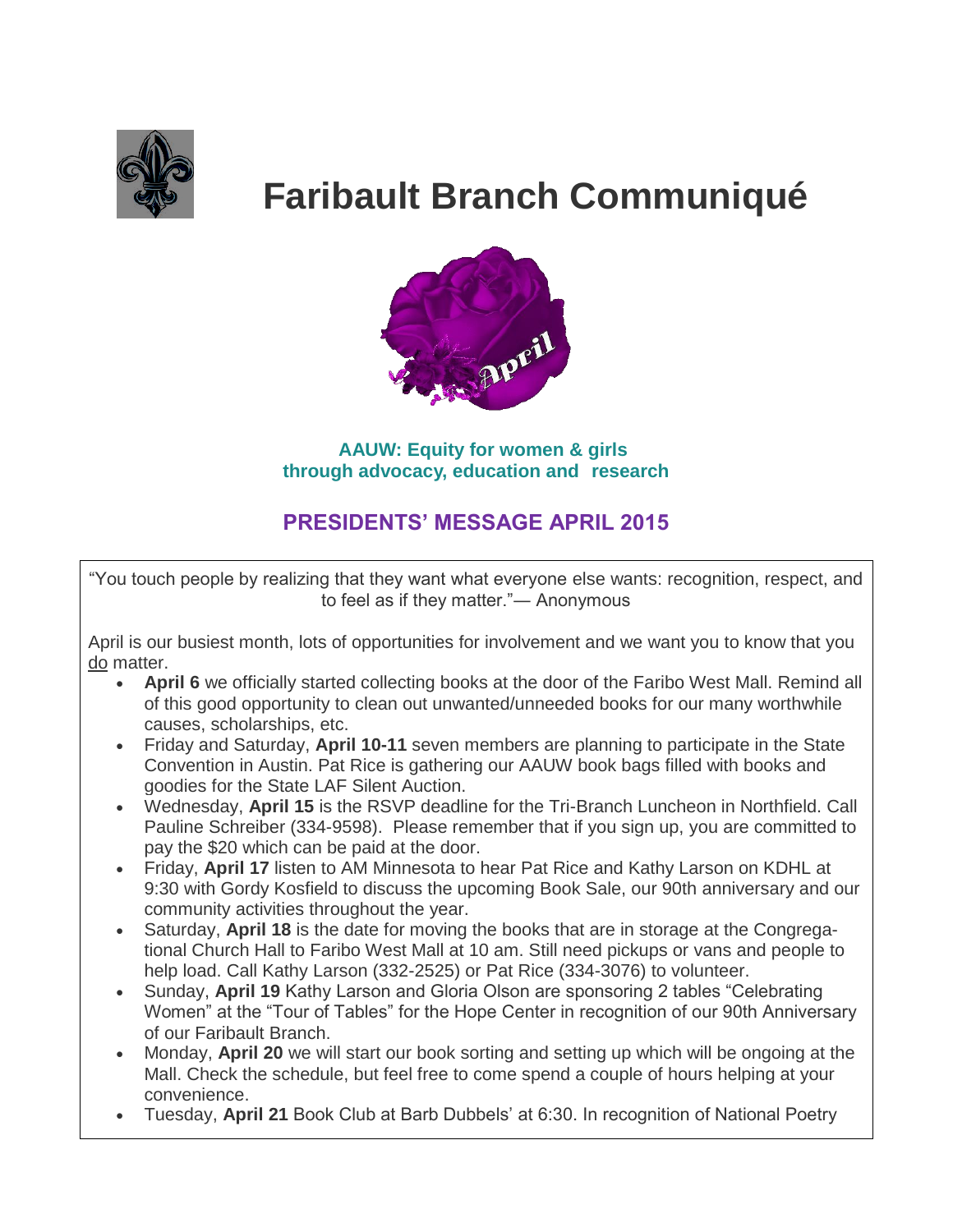Month, share a favorite poem, author, etc.

- **Book Sale doors open at 10 am on Thursday, April 23**. For the next 6 days we are hoping for a very successful sale as this is our main fundraiser for our annual budget. Please check the work schedule and sale times found elsewhere in the newsletter.
- Saturday, **April 25** from 10-2 will be the Kids' Karnival that the Mall is sponsoring. We will have our fish pond and making bookmarks. If a child makes a bookmark, they are eligible to get a free book. 300-400 children are expected.
- Saturday, **April 25** is the Tri-Branch Luncheon in Northfield. So far 11 members are planning to go. Next year it is our turn to host.
- Monday, **April 27** Kathy Larson and Karen Rasmussen plan to present the named scholarship at South Central College.
- **Monday, April 27 is our regular meeting night. Board meeting at 5:30 pm at the Central Ave Subway** and any other interested Branch members are welcome to attend. We plan to move over to The Loft in the Bachrach Building at 318 Central Ave for the **6:30 pm social**. Complimentary desserts and beverages will be furnished and wine can be purchased. The **program will begin at 7 pm** to hear Elizabeth Jarrett Andrew, MN author of Hannah, Delivered, with book signing at 8. This will be an evening of casual conversation on the magic of creating books. There will be a freewill offering for expenses with any excess donated to the "Friends of the Library." Gloria Olson has worked hard on organizing this event and inviting other book clubs. Space is limited to 125 so call Gloria at 334-9631 to reserve your spot.
- Saturday, May 2 is designated as Faribault's "Tree City USA Day." We will be planting a 4" diameter tree in Central Park to commemorate our 90 years in Faribault. We want to remember members who have passed as well as honor current members. The tree will cost \$399, delivered, and no funds have been budgeted for it. We would like to propose that members give monetary contributions "In memory of" and/or "In honor of" and write a sentence of a particular memory, achievement or contribution of that Branch member. We would like to read these memories at the planting ceremony and collect them into a written document to distribute at our annual picnic and put in our Historian book. **Please send your money and written memory to me: Karen Rasmussen, 1217 Mitchell Dr., Faribault, MN 55021 so it can be organized for the tree planting ceremony.** Any excess funds after the Anniversary expenses will go into the Scholarship Fund. (For example, "Whenever I see the chocolate cherry Christmas mice, I remember Hazel Evans.") Time will be announced.
- Sportswoman of the Year will be awarded at Faribault High School to an outstanding female senior athlete sometime in May.
- Highway cleanup will be scheduled for sometime in May.
- Monday, **May 18** will be our annual potluck picnic with a celebration of our 90th Anniversary at the Hutchinson House. The House is reserved between 5 and 9 pm. Special recognitions will be given and we will be viewing the DVD which Betty Harmsen, Pat Umbreit, Pauline Schreiber and Cyndy Harrison have been working on the production of highlights of our Branch's 90 years. Fiscal year 2015-16 dues will be collected, \$68 for current members, \$43.50 for new members.

We want to thank everyone for all they do to make a difference in the lives of girls and women in our community. We appreciate all your time and efforts. Your time is important and your calendars are full, especially with all that we have going on this month, this season, and this year. Co-Presidents-Kathy Larson and Karen Rasmussen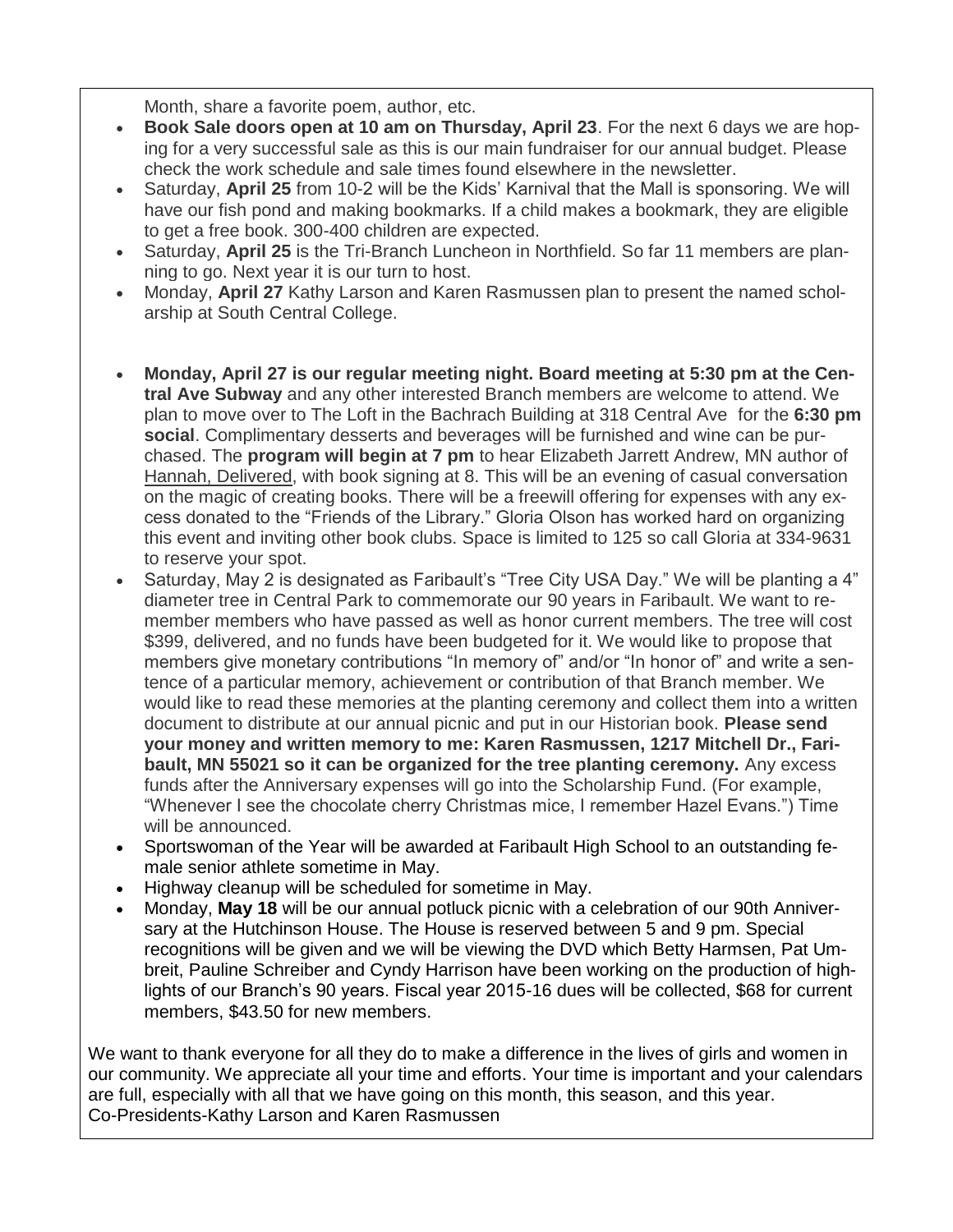**AAUW, Degree or No Degree?**



Please remember to VOTE in our AAUW National Election. **Members will need their member # and the PIN # in order to vote**. Both numbers can be found by their name/address label for the Spring/Summer 2015 "Outlook." Online voting begins on April 15. The final deadline is June 19 at 11 pm CDT to vote online. Directions for a paper ballot are in the Outlook.

We will **all** be voting on 12 Proposals to our AAUW Public Policy Program, 5 Proposed Amendments to our Bylaws, AAUW National President, AAUW National Vice President and 10 Directors- -the full Slate for the AAUW National Board of Directors.

## **There is a possible major change to our Bylaws:**

Bylaws Proposal 1:

## *Eliminate the Degree Requirement for Membership.*

This has been defeated when brought up in past Conventions. At those past Conventions, delegates of the membership did the voting.

## **\*\*\*\*\*This will be the first time this proposal will be voted on a "one vote per member," thus every member, vote. \*\*\*\*\***

Two general and opposing ways to look at this proposal:

For the proposal: We should eliminate all barriers to membership.

Against the proposal: We advocate for girls and women to obtain equity through educa-

tion. Shouldn't we set an example by promoting higher education degrees for members?

May 19 will be the last day for the National Office to receive new member dues to be eligible to vote in this election.

# **SECRETARY'S REPORT**



## **FARIBAULT AAUW BOARD/BRANCH MEETING MINUTES MARCH 23, 2015**

The March board meeting was held at 5:30 p.m., at District One Hospital Cafeteria. Kathy Larson, president, called the meeting to order. She dis-

tributed an agenda that applies to both the board and branch meetings. The Branch meeting was called to order at 6:30 p.m.

President, Kathy Larson, introduced several special guests.

Treasurer's and secretary's reports were approved as presented in the March newsletter.

Membership co-chair, Pat Fuchs, shared that new members who join tonight will pay only \$43.50 for an entire year. Kathy Larson shared that she has a potential new member.

Pauline Schreiber and Diane Hagen, co-program chairpersons, gave a program update. The program for April has been changed. We will be holding our branch meeting at the Bachrach Building Loft. The program will be presented by author, Elizabeth Jarrett Andrew, on writing and her book, Hannah, Delivered. Books will be available for sale. All Faribault area book clubs have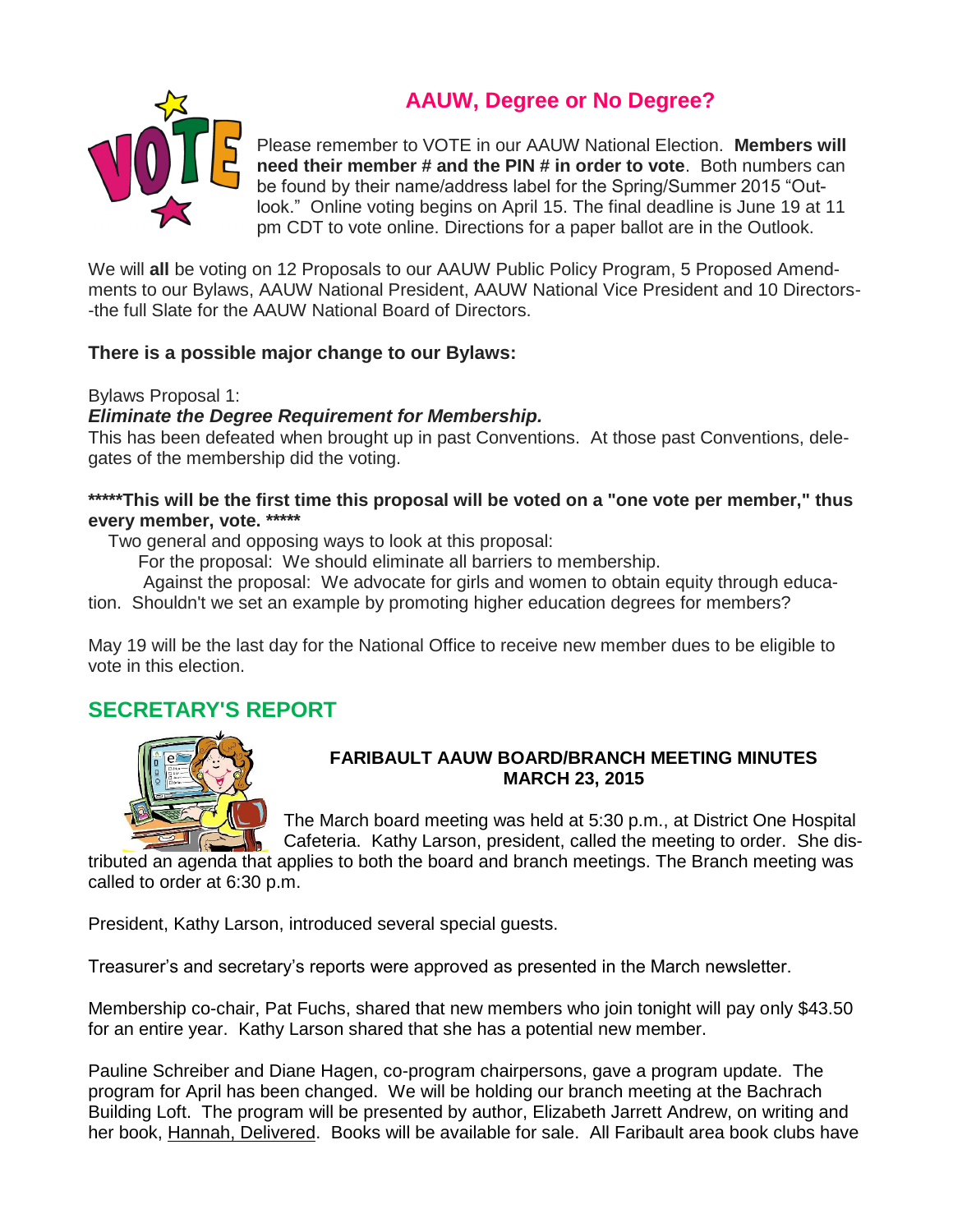been invited. There is limited seating of 125. Flyers and mini-handouts to advertise the event were routed at tonight's meeting as well as a sign-up sheet for those planning to attend. A social hour will be at 6:30, with the program to follow at 7:00 p.m. The event is free, but there will be a free-will offering with proceeds going to Friends of the Library after expenses have been paid.

March is Women's History Month. Kathy Kasten coordinated writers of articles that have and will be published in the Daily News. Appreciation was given to our writers for a job well done! Kathy Larson has copies of the articles that she will share with those who missed them in the Daily News.

Our upcoming book sale was discussed in detail. The sale runs from April 23 - 28, and will be held at the same site as last year in the Faribault West Mall. - Books may be dropped off at the mall as of April 6th. Carts will be available. - Dorothy Joy is doing the scheduling again. Please sign up for several slots on the sheet that will be routed tonight. This is our biggest fund raiser. - Pat Rice gave a summary of work and plans to date. - Kathy Larson and Julie Olson, treasurer, will coordinate getting the money for making change. Pat Rice shared the denominations of coins, bills, and total needed. - Kathy Larson and Pat Rice will be interviewed on KDHL radio on April 17th, at 9:30 a.m. - Emily Nesvold will coordinate the advertising in the local newspaper, radio and television, and will also ask the Kenyon newspaper to advertise our sale. - Ruth Hildebrandt has made flyers. Pat Rice has made small hand-outs. Members are to take these flyers and handouts tonight, and distribute them throughout the community. - Gloria Olson has made advertising bookmarks. - Kathy Larson will be making 3 sandwich advertising boards. - Pauline Schreiber, Pat Rice and Kathy Larson will arrange a photo shoot to submit to the Daily News. -Pat Fuchs has secured a recycler for books remaining after the sale. The recycler is Dick's Sanitation; Jeff is the contact person. The cost is \$275. We will not need to rip covers from books; they will be accepted as is. The dumpster will not be delivered until April 28th so that it will not be used by others. - Kathy Larson and Liz Hartman will put up signs prior to the sale. - Kathy Larson will need help getting the shelving we borrow each year. - Pat Rice is arranging for help in picking up the books from the Congregational Parish House, and returning the books after the sale. Hopefully Shattuck students and/or individuals who are required by sentencing to help with community service will be able to do the moving and help with sorting. There is no longer a Sentence To Service work crew, but hopefully the county will be able to provide individuals who we will need to supervise and sign for hours of work. Pat is also checking to see if any high school team members are required to do community service. - Kathy Larson and others will be coordinating the fish pond, kids activities, and Kids' Book Corner. - Karen Hoffman has shared that Kiwanis will also be involved in the Kids Karnival, and is expecting 300 children. - All members are needed for book set-up and sorting. - Gloria Olson has obtained the AAUW bags that will be for sale. Cyndy Harrison is storing them. - Ruth Hildebrandt has sent letters / emails to past book buyers. We will have a sheet at the sales table for buyers to provide us email addresses so we can contact them by email next year. - We need pick-up trucks to haul books on the Saturday before the sale, and then again after the sale. - Pat Rice suggested that we pursue a gift card of \$250 from Thrivent Financial. These gift cards are awarded to "Action Teams". Our purpose for the money would be to purchase children's books and gifts for the Kids' Karnival, and also books for Project Star. Members of Thrivent may apply for up to two \$250 gift cards. Julie Olson will pursue this.

This is our branch's 90th anniversary. Betty Harmsen, Pauline Schreiber, Barb Dubbels, and Pat Umbreit are on the committee to set up the celebration. Betty, Pauline and Pat have researched archives, including those at the Rice County Historical Society. They have sent relevant materials to Cyndy Harrison, who is composing a DVD to be shown at our May meeting which will be held at the Hutchinson House. Cyndy will talk with Mary Osborne, daughter of May Bottke, to set up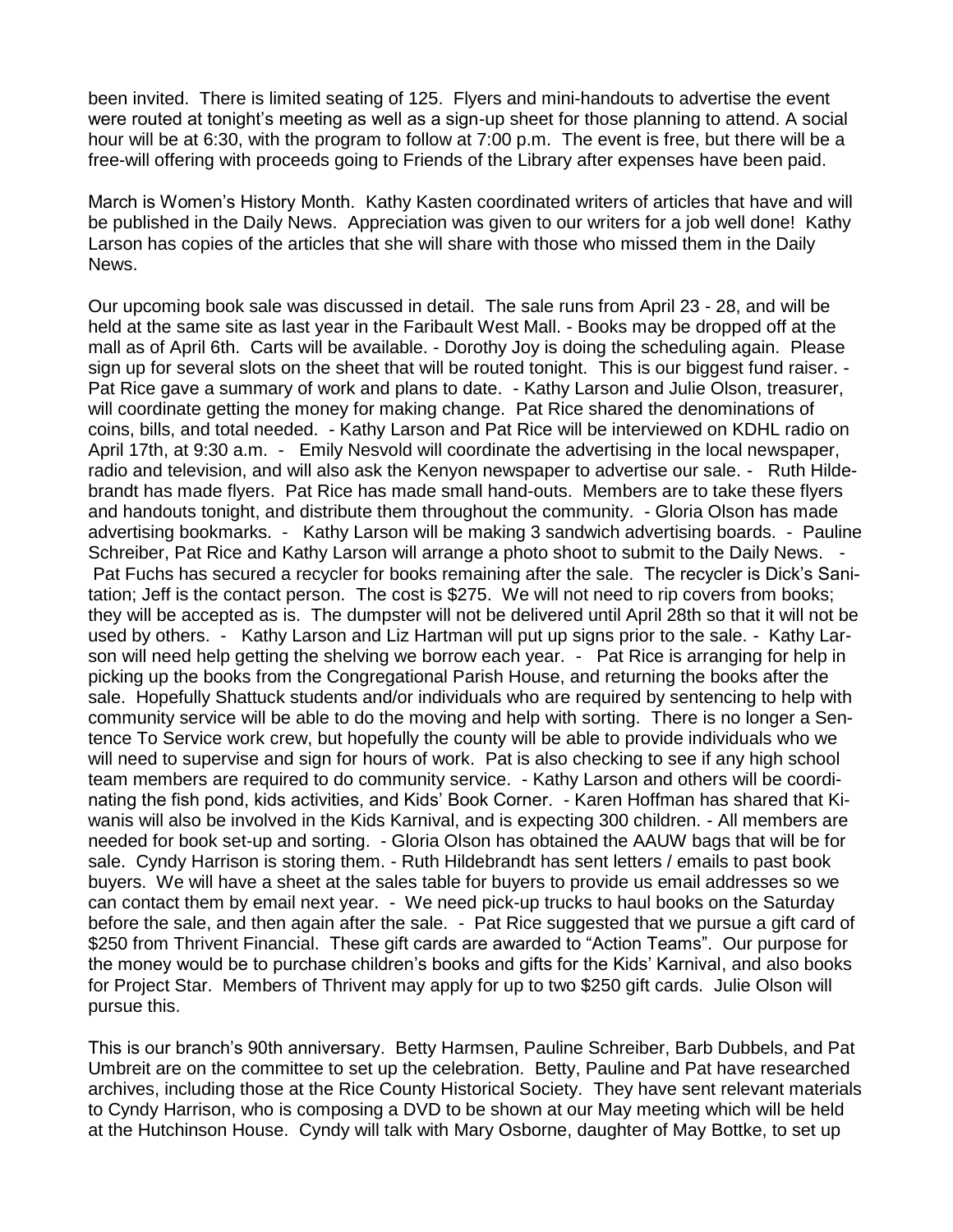an interview with May, our longest actively involved member. The branch will pay for picture development and other expenses, such as cake and balloons. Pauline Schreiber is arranging for a commemorative tree in honor of past presidents to be planted at Central Park. Possible providers are Farmers' Seed and Steve Burkhartzmeyer. The tree must be at least 4 inches to be planted in Central Park. Our branch will pay for the tree. Gloria Carter,secretary, will send invitations to Joan Koonmen and Marge Helmer, longstanding Life members and Past Presidents. We will request that an article about our 90th anniversary and accomplishments through the years be included in the Daily News. Kathy Larson shared that we have received a certificate of honor from the national AAUW in Washington, D.C. for our 90 years as a branch.

Betty Harmsen gave an update on scholarships and awards. The next to be awarded will be in May for "Sportswoman of the Year" at FHS. This is a very prestigious award presented from our Branch. We no longer have to pay for the trophy and it is non-monetary.

Our book club remains active. They ask that book club members observe National Poetry Month by bringing and sharing a favorite poem or two, a favorite poetry book, a biography of a poet, or tell about a poet you have "discovered!" at their April 21st meeting.

The state convention is in Austin on April 10th and 11th. Delegates that will be attending are: Karen Rasmussen, Kathy Larson, Emily Nesvold, Pat Rice and Diane Hagen as our alternate. Others members attending are Liz Hartman and Cyndy Harrison.

Tri-Branch Luncheon is April 25th at the Northfield Sr. Center. Cost is \$20. RSVP with Pauline Schreiber by 4/15/15. A sign-up sheet was routed at the meeting.

The board serves as the nominating committee for officers for the coming year. Kathy Larson has volunteered to be co-membership chairperson. Pat Fuchs has offered to be co-president. We still need a new secretary and co-program chairperson.

Ruth Hildebrandt sent us a thank you card from "Ruth's House," for our donation of 2 baskets that Ruth and Pat Rice prepared for the silent auction at the Ruth's House Gala held in February.

Several members attended the play, "God Girl," at the Minnesota History Theatre in February. Reports on the play were very positive.

Karen Kittlesen asked if our branch would like to donate a bag/basket of books to "The Hope Center" charity event at the "Tour of Tables" fund raiser on April 19th. Pauline Schreiber so moved. Diane Hagen seconded the motion. Motion passed. Betty Harmsen has baskets to donate to the branch for such purposes.

Julie Olson, treasurer, is checking to see which members are potential 50 year members as they are entitled to a lifetime membership and pay no dues.

Pauline Schreiber, on behalf of GROWS, invited our branch to join their group on a tour of the Singing Hills Dairy Goat Farm and the Simple Harvest Farm, on July 19th. The owners of these farms were program presenters at our November meeting. We may eat at the hotel in Kenyon following the tours.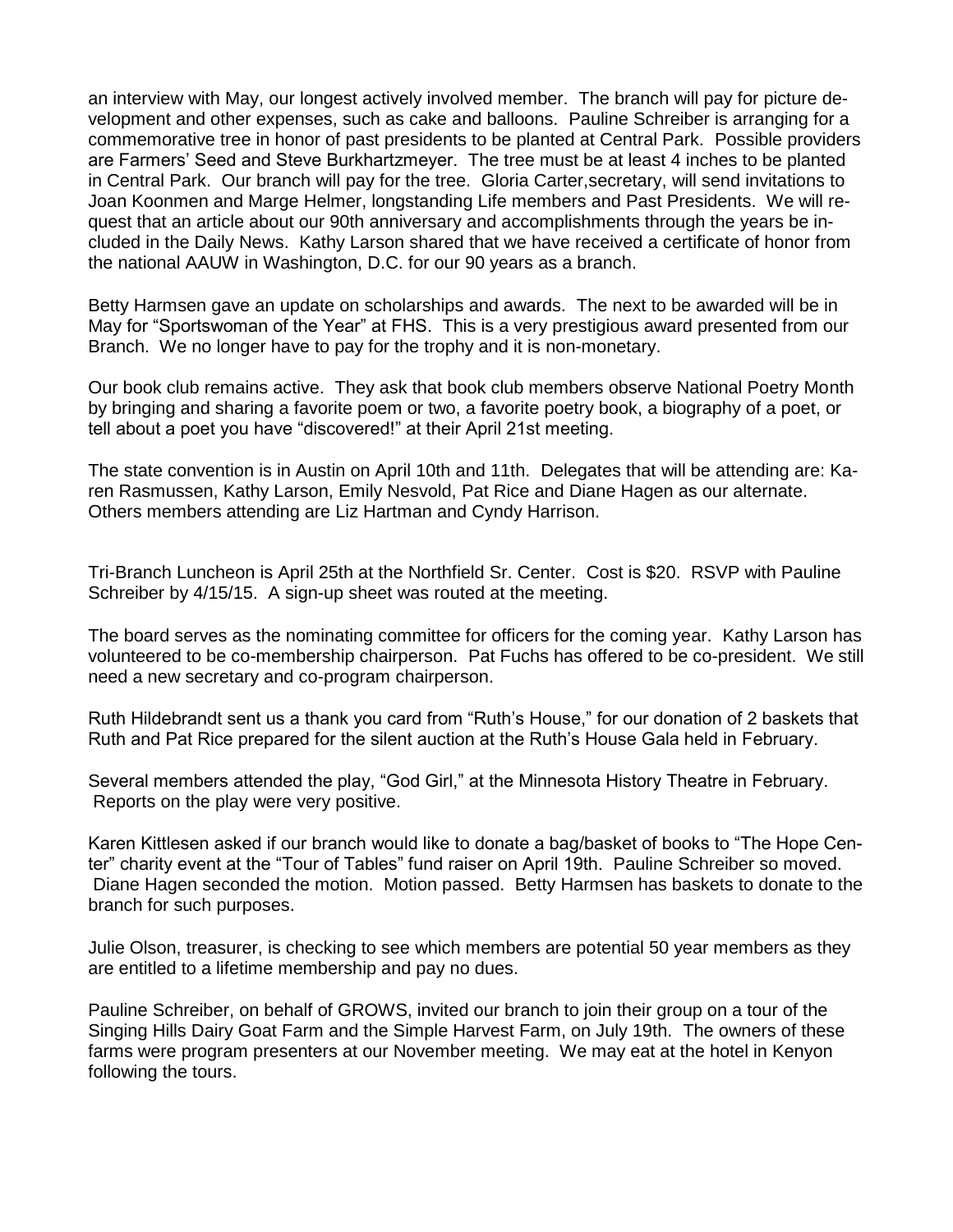Kathy Larson asked if there is still interest in being in the Heritage Parade on June 20th. The question will be raised at the branch meeting. Board members expressed support. It was decided at the branch meeting that we will sponsor a float that celebrates our accomplishments through the decades since our inception.

Diane Hagen introduced our program, the movie, "The Invisible War," about sexual abuse in the military. We had several guests tonight, including members of the American Legion Auxiliary. The movie and discussion were profound.

Submitted by: Gloria Carter, secretary

\* \* \* \* \* \* \* \*

# **TREASURER'S REPORT**



Here are the March 31 bank balances: Checking \$121.50 and Savings \$3,423.72. Some good news! We have two new members, Bonnie Becker and Susan Olson. FYI, I did ask Thrivent about the cash available for organizations, but they told me that AAUW branches do not fit into their qualifications and so are not eligible for this program. But it was a good try! April and May will be

very busy months for all of us. The book carts at the West Mall were filling up when I was there this morning. .

Julie Olson, Treasurer

\* \* \* \* \* \* \* \* \* \*

## **MEMBERSHIP**

**Join or Renew Membership** 

A member brought to my attention that her enrollment date was not accurate on the AAUW enrollment roster. If you get a chance, please check the AAUW website to see if your enrollment date is correct. If not, contact Pat Fuchs so that a correction can be made. With two people joining in March, our branch membership is now

at 42. We would like to extend a warm welcome to our two newest members, Bonnie Becker and Susan Olson. Please add the following information to your program booklet:

Bonnie Becker [507-332-7790](tel:507-332-7790) 1600 Robinwood Lane Faribault, MN 55021 Mankato State University-undergraduate U of M- MA Ed [bgbecker1@gailmail.com](mailto:bgbecker1@gailmail.com)

Susan Olson [507-362-4070](tel:507-362-4070) 411 Lind Street West

Waterville, MN 56096 Mankato State University-MA Special Education [susieolson@frontier.com](mailto:susieolson@frontier.com)

Looking forward to seeing you at the Bachrach Building for our meeting on April 27th

Pat Fuchs and Karen Kittlesen, membership vice-presidents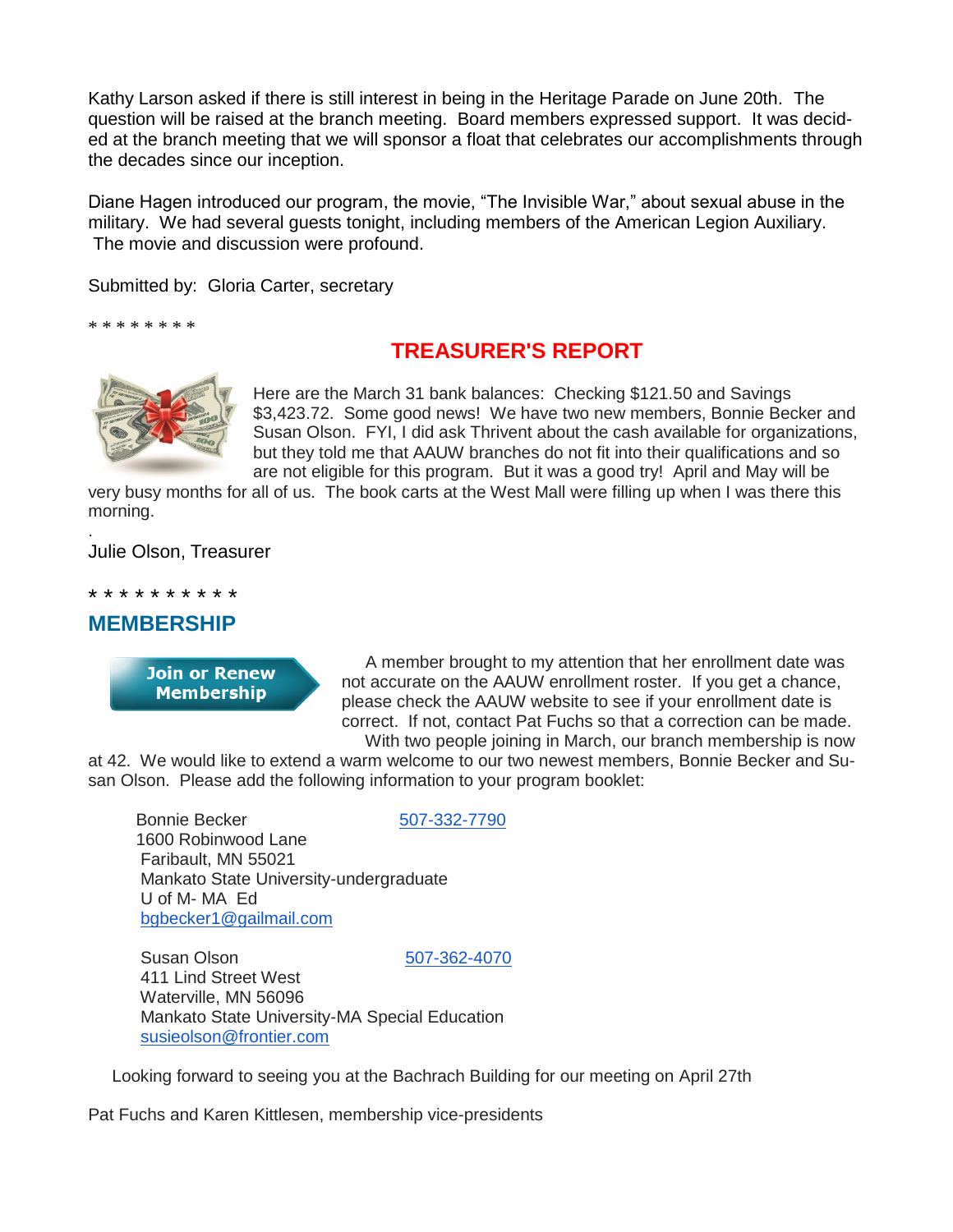

# **BOOK CLUB NEWS**

Hi AAUW friends! If you were at the March meeting, you already have this information.

To the rest of you --

I have attached a flyer promoting author Elizabeth Jarrett Andrew, who is coming to Faribault. This event is open to the public and is ALSO our April program! Because it is

being held at the Loft at the Bachrach Building, there is a seating limit of 125 and RESERVATIONS are needed.

It will be fun and interesting, with wine and goodies! Please plan to come and please let me know as soon as you can so you can be sure of a seat1

Thanks so much and Happy Spring! Gloria Olson

## **April Bookclub**



 $\overline{a}$ Nine members attended book club at Perkins in March to discuss Charles Baxter's *Feast of Love.* The book was wellliked overall, though some felt it was a slow start and took some time to really get to know the several characters. Readers especially liked the development of Chloe and how the lives of many characters came to be intertwined. The next meeting will be at the home of Barb Dubbels at 6:30 on April 21. Since April is National Poetry Month, those attending are asked to share the work of a favorite poet or two, poetry they have written themselves, favorite poetry books or anything to do with poetry! Or just come and enjoy the fellowship of the evening. All branch members welcome!

#### \* \* \* \* \* \* \* \* \* \*

**Book Sale Sign Up Attached to this newsletter is the current sign-up sheet. To Sign up, contact Dorothy Joy - - - Home: 333-5775, cell 612-691-4265. We need volunteers!**

\* \* \* \* \* \* \* \* \*

# **Program**

### **Spring Highway Cleanup**

 A local company - KGP (Kathy Putrah's firm) looked for a public service project for spring and is going to clean AAUW's Adopt-A-Highway miles in May. It is just a one-time project, but a good reprieve for Faribault AAUW mem